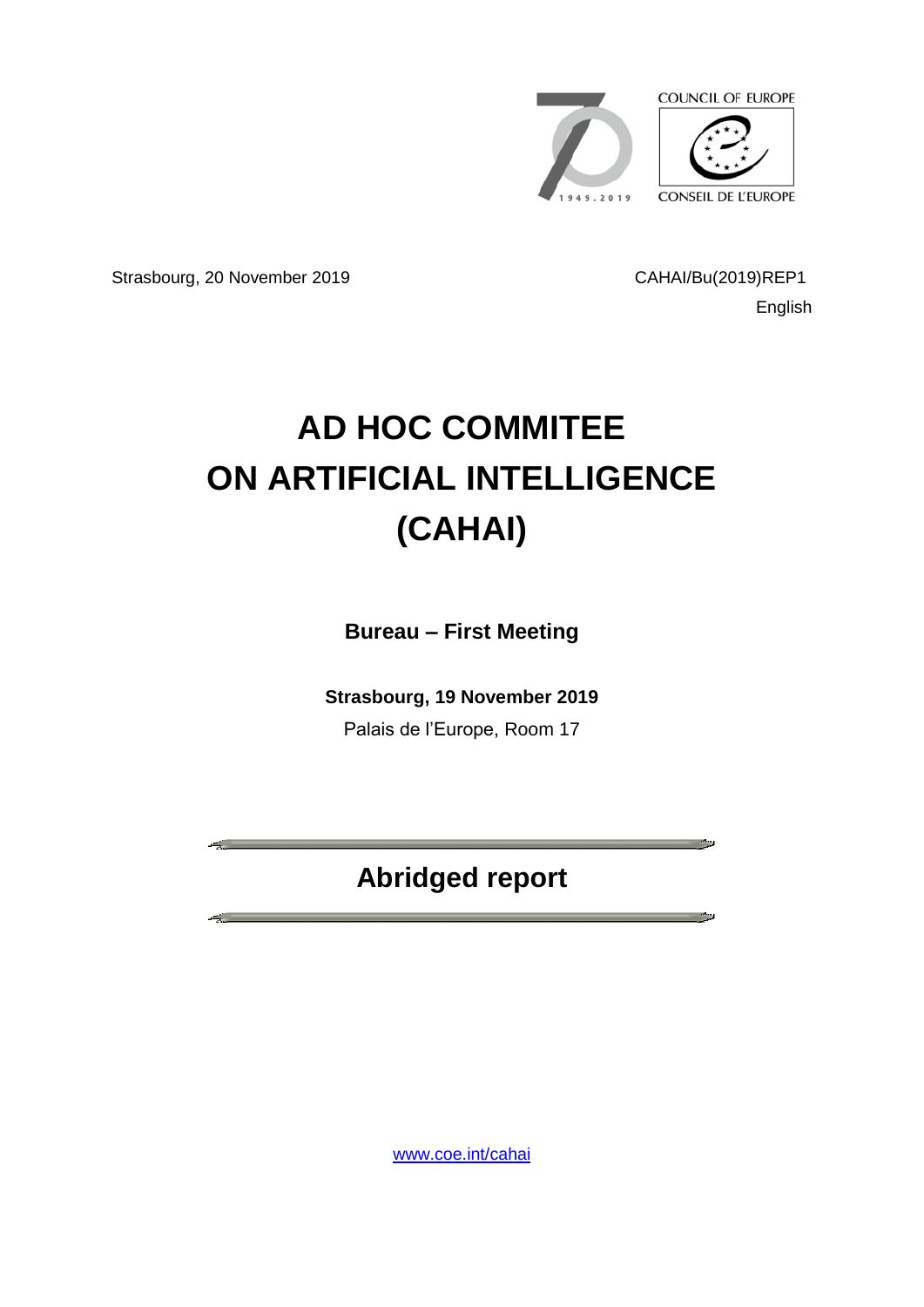1. The Bureau of the Ad hoc Committee on Artificial Intelligence held its first meeting in Strasbourg on 19 November 2019, chaired by Gregor Strojin (Slovenia), President of the CAHAI. The following bureau members were also present: Ms Peggy Valcke, Vice-President (Belgium), Ms Siiri Aulik (Estonia), Ms Marine Kettani (France), Mr Thomas Schneider (Switzerland) and Mr Wolfgang Teves (Germany). Mr Marco Bellezza (Italy) was apologised.

#### **1. Information from Bureau members and Secretariat**

2. Following brief introductions by the Chair, the members of the Bureau and the secretariat members on their background and professional experiences, the Bureau took note of the elements set out in Resolution CM/Res(2011)24 regarding the role of the Bureau.

### **2. Stock taking of the first two days of the plenary**

3. The Bureau took stock of the discussions held during the two days of the meeting, of member States' statements and their understanding of the expectations of the Committee of Ministers with respect to CAHAI's tasks and deliverables.

4. The Bureau exchanged views on the different elements of CAHAI's expected outputs, in particular the future feasibility study, as well as the possible content of the progress report which should be communicated by the CAHAI by May 2020 to the Committee of Ministers. It considered that, based on the orientations provided by CAHAI members in its Second Plenary in March 2020, the Committee should be able to include in its progress report an overview of the substantive issues and a clear roadmap for the fulfilment of its mandate, including with respect to the process of multi-stakeholder consultations, and specific proposals for decision by the Committee of Ministers (including as appropriate any proposals with respect to its working methods, its workplan and any relevant related staff and budgetary implications). Bureau members underlined the importance of ensuring that the roadmap takes into account any relevant initiatives and legal developments at international or European level during CAHAI's mandate.

5. The Bureau discussed also what could constitute the possible elements of the future feasibility study's outline, including the mapping of legal instruments and of the effects and impact of AI on human rights, rule of law and democracy, the range of policy, legislation and regulatory acts, mechanisms and measures that could be included for consideration in this context. They decided to resume this discussion at the next Bureau meeting, on the basis of a draft outline prepared on the basis of the exchange of views during this plenary meeting.

#### **3. Workplan and working methods 2020 of the CAHAI**

6. The Bureau examined briefly the working document CAHAI(2019)04 in the light of the budgetary appropriations decided upon by the Committee of Ministers, including with respect to the total number of bureau and plenary meetings and the possibility of establishing working groups.

7. Bureau members considered that a decision on the number of working groups and their specific tasks should be taken once a clear roadmap would be approved by the CAHAI at its second plenary meeting, in order to ensure that the working groups would adequately respond to the identified needs and actions to be undertaken by the Committee. With respect to the format of multi-stakeholder consultations, Bureau members indicated the need to clarify the scope and content of such consultations.

8. The Bureau members expressed their readiness to contribute to the elaboration of the relevant working documents for the next plenary meeting, with the support of the Secretariat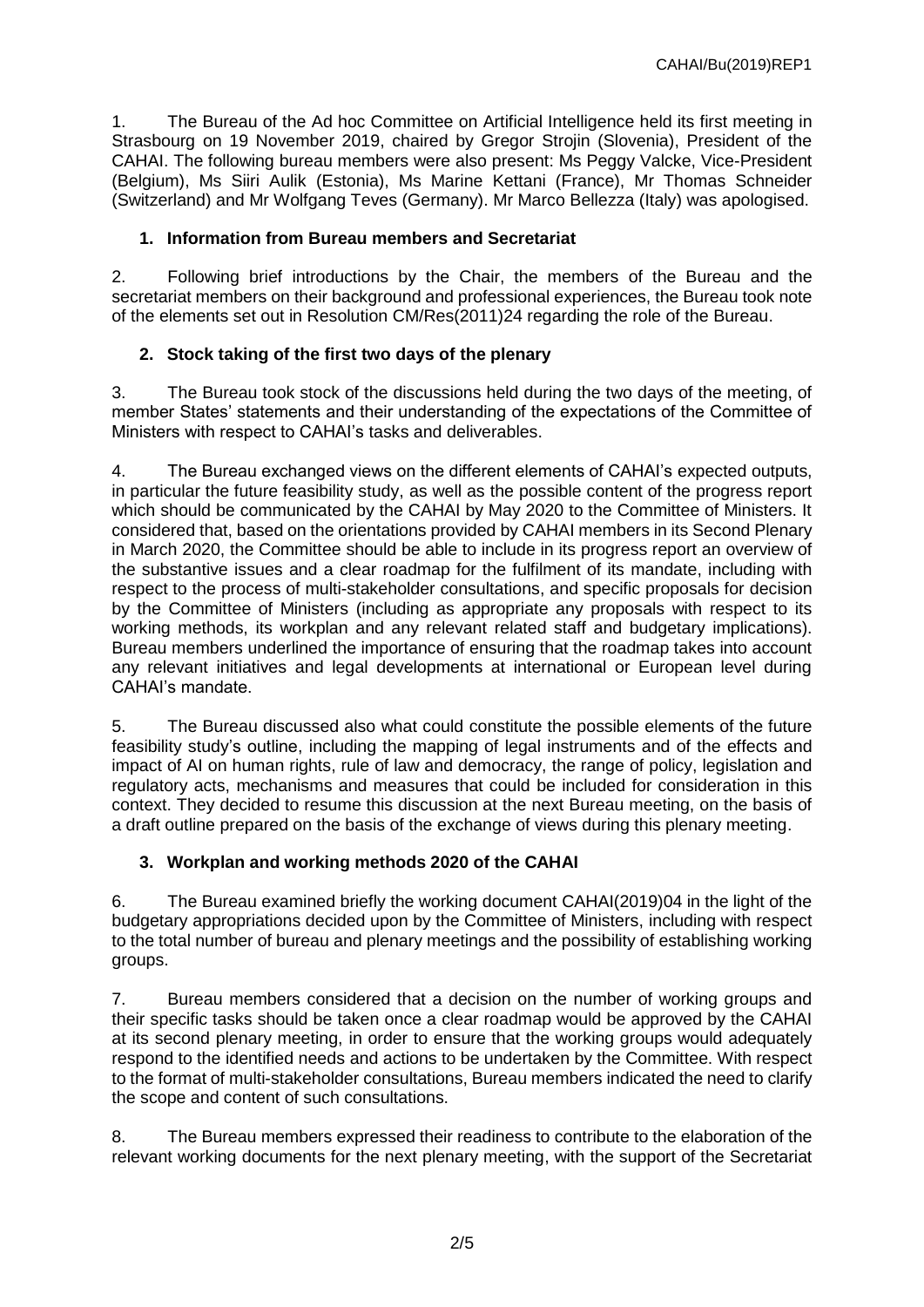and where necessary, with the involvement of additional member states' experts and consultants.

9. The Bureau was informed by the Secretariat of possible requests for contributions and representation of the CAHAI to other committees and bodies. The Bureau agreed that such requests should be considered on a case by case basis, taking into account the added value of the CAHAI's representation to such events.

#### **4. Admission of observers to the CAHAI**

10. The Secretariat presented briefly the rules to be applied for the admission of observers other than those already explicitly mentioned in CAHAI's terms of reference and informed the Bureau that since the elaboration of the relevant working documents, an additional request from a civil society organisation had reached the secretariat. The Secretariat presented briefly the organisations which had formulated requests for admission.

11. The Bureau discussed the need for the CAHAI to agree on clear criteria for the admission of observers in order to enable the Committee to take an informed decision on this matter. Such criteria could include: the degree of representativeness of the requesting organisation, the potential contribution it could make to the fulfilment of CAHAI's main task in the light of its background work and experience, as well as, where relevant, any previous experience of co-operation with the Council of Europe (or other international organisations) in this field. It also discussed the possibility to consider inviting the requesting organisations to attend the next plenary as guests, so as to give them an opportunity to introduce themselves to the Committee before a formal decision is taken in this respect.

#### **5. Preparation of the point 8.2 of the agenda of the CAHAI meeting: Appointment of the Gender Equality Rapporteur**

12. The Bureau welcomed the expression of interest received from Ms Jana NOVOHRADSKA (Slovak Republic) for the position of Gender Equality Rapporteur.

#### **6. Information by the Secretariat of the provisional meeting dates (Plenaries and Bureau)**

13. The Bureau examined the dates proposed by the Secretariat for holding the next Bureau meeting. With respect to plenary meetings, the Bureau discussed a proposal not to hold the meetings on Monday, due to travel implications for many delegations and requested the secretariat to check the availability of meeting rooms for alternative dates.

14. The Bureau agreed to hold its second Bureau meeting from 23-24 January 2020 and to consider at a later stage the dates and location of the next Bureau meeting.

#### **7. Communication plans for the CAHAI**

15. The Bureau took note of the Secretariat's communication plans and agreed to resume the discussion on this issue at its next meeting.

#### **8. Any other business**

16. The President informed the Bureau of the letter received on 19 November from the delegation of the Russian Federation seeking a "special status"' to take part in Bureau meetings without defrayal of expenses and expressing the desire to head a working group for mapping current national and international initiatives in the area of AI in CAHAI and the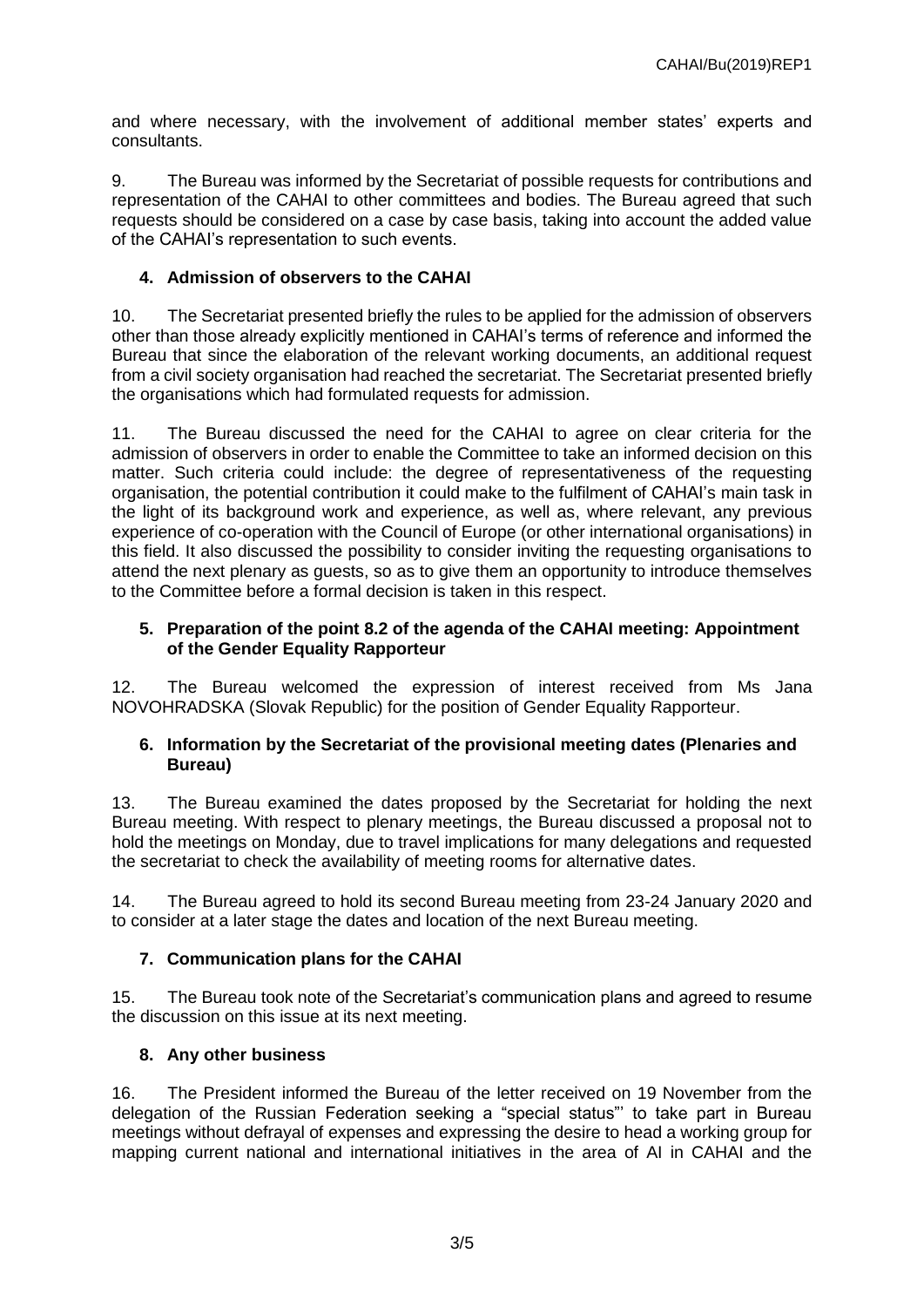readiness of involving Mr Andrey Neznamov in the functioning of the working group . The letter is included in Appendix I.

17. The Bureau requested the Secretariat to seek a legal opinion from the Legal Service of the Organisation on the Russian Federation's request for a special status, taking into account any precedents and existing practice in the Organisation regarding the working methods of the Bureau and the involvement of other member states. The Bureau agreed to discuss this request in advance of the next Bureau meeting, taking into account the opinion of the Legal Service. As regards the second proposal, the Bureau took note of the Russian Federation's readiness to head a working group and contribute with additional experts, and considered that this proposal should be examined by the CAHAI when deciding upon which working groups should be established and their working methods.

#### **Appendix I.**

To the Chairman of the Ad hoc Committee on Artificial Intelligence

Mr Gregor Strojin

November 19, 2019, Strasbourg

Seeing the considerable support to the Russian Federation's participation in the work of the bureau we submit following proposals on its participation in the **CAHAL** 

**Egor Shipitsyn** Member of the CAHAI from the Russian Federation **Acting Director** Ministry of Economic Development of the Russian Federation